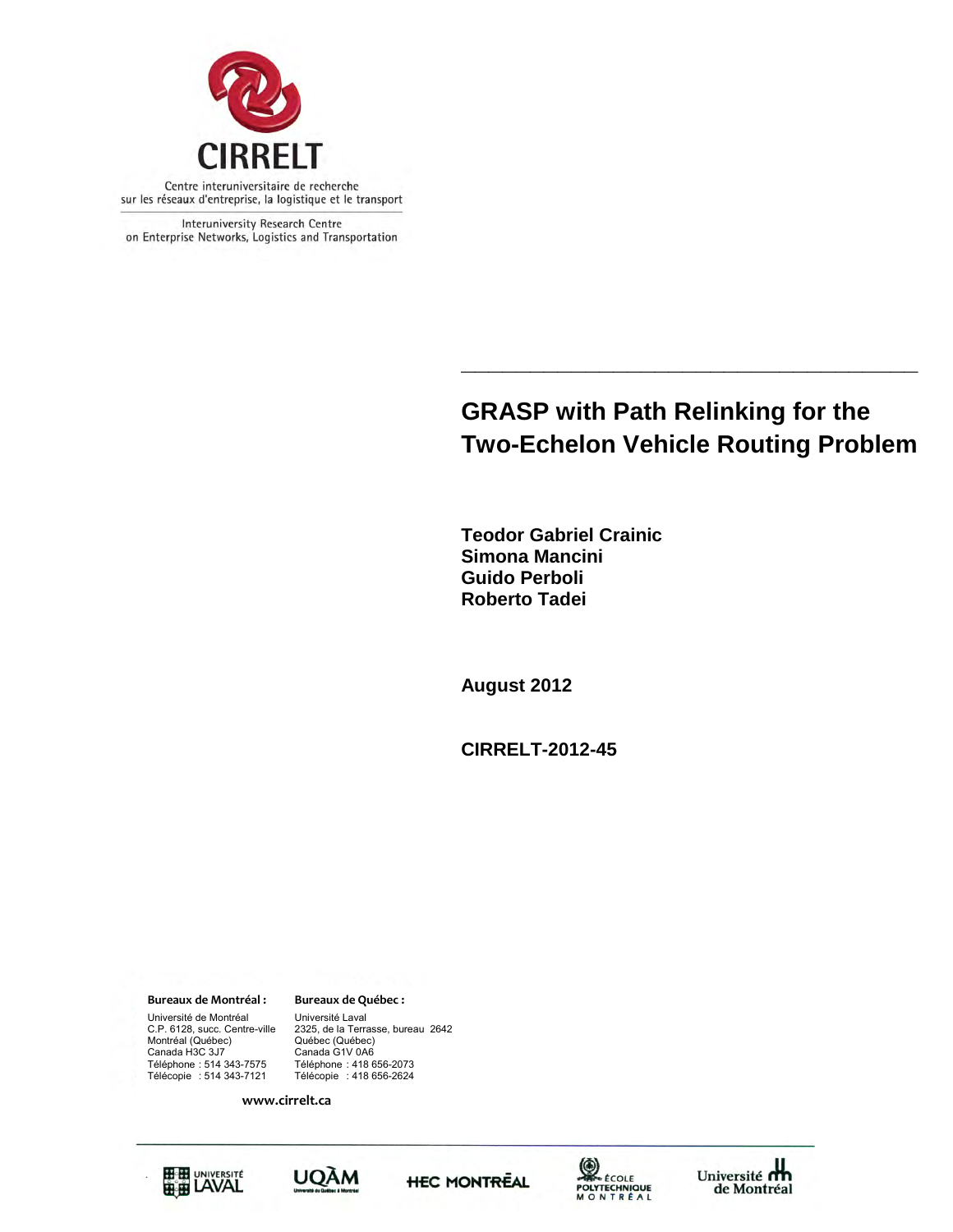## **GRASP with Path Relinking for the Two-Echelon Vehicle Routing Problem**

### **Teodor Gabriel Crainic1,2,\* , Simona Mancini<sup>3</sup> , Guido Perboli1,3, Roberto Tadei<sup>3</sup>**

<sup>1</sup> Interuniversity Research Centre on Enterprise Networks, Logistics and Transportation (CIRRELT)

 $2$  Department of Management and Technology, Université du Québec à Montréal, P.O. Box 8888, Station Centre-Ville, Montréal, Canada H3C 3P8

<sup>3</sup> DAUIN, Politecnico di Torino, C.so Duca degli Abruzzi 24 10129, Torino, Italy

**Abstract***.* We propose a meta-heuristic based on GRASP combined with Path Relinking to address the Two-Echelon Vehicle Routing Problem, an extension of the Capacitated Vehicle Routing Problem in which the delivery from a single depot to customers is achieved by routing and consolidating the freight through intermediate depots called satellites. The problem is treated by separating the depot-to-satellite transfer and the satellite-to-customer delivery, and iteratively solving the two resulting routing subproblems, while adjusting the satellite workloads that link them. The meta-heuristic scheme consists of applying a GRASP and a local search procedure in sequence. Then, the resulting solution is linked to an elite solution by means of a Path Relinking procedure. To escape from infeasible solutions, which are quite common in this kind of problem, a feasibility search procedure is applied within Path Relinking. Extensive computational results on instances with up to 50 customers and 5 satellites show that the meta-heuristic is able to improve literature results, both in efficiency and accuracy.

**Keywords**. Two-echelon vehicle routing, GRASP, path relinking

**Acknowledgements.** Partial funding for this project has been provided by the Natural Sciences and Engineering Research Council of Canada (NSERC). We also gratefully acknowledge the support of Fonds de recherche du Québec - Nature et technologies (FRQNT) through their infrastructure grants.

**\_\_\_\_\_\_\_\_\_\_\_\_\_\_\_\_\_\_\_\_\_\_\_\_\_\_\_\_\_**

Results and views expressed in this publication are the sole responsibility of the authors and do not necessarily reflect those of CIRRELT.

Les résultats et opinions contenus dans cette publication ne reflètent pas nécessairement la position du CIRRELT et n'engagent pas sa responsabilité.

<sup>\*</sup> Corresponding author: TeodorGabriel.Crainic@cirrelt.ca

Dépôt légal – Bibliothèque et Archives nationales du Québec Bibliothèque et Archives Canada, 2012

<sup>©</sup> Copyright Crainic, Mancini, Perboli, Tadei and CIRRELT, 2012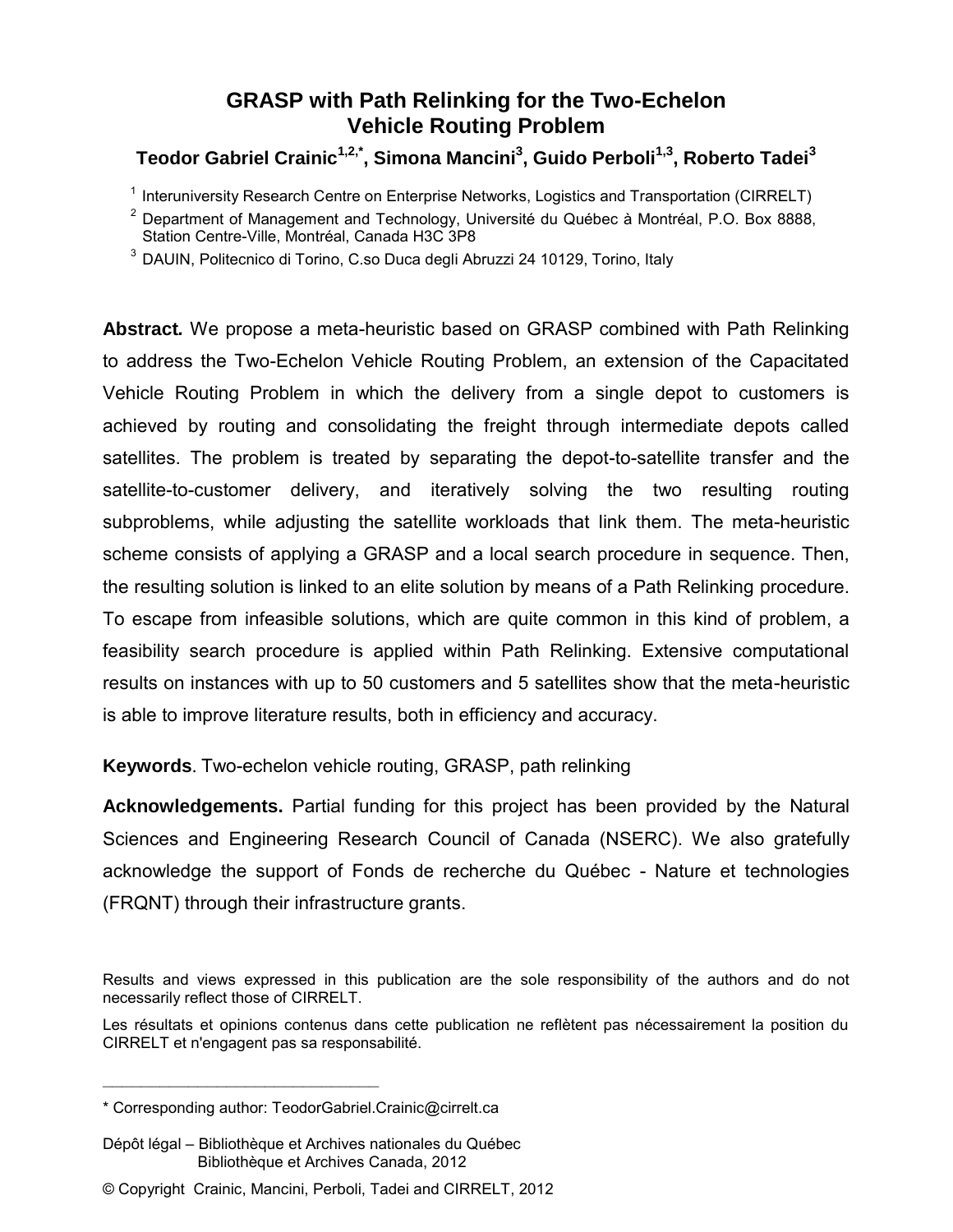## 1 Introduction

The aim of this paper is to present an efficient meta-heuristic to address the *Two-Echelon Vehicle Routing Problem* (*2E-VRP*), named GRASP-PR. The *2E-VRP* is a variant of the Capacitated Vehicle Routing Problem (CVRP), characterized by a single depot and a given number of secondary facilities named satellites. The first level routing problem addresses depot-to-satellite delivery, while the satellite-to-customer delivery routes are built at the second level. The goal is to ensure an efficient and efficient operation of the system, where the demand is satisfied and the total cost of the traffic within the overall transportation network is minimized.

This problem is frequently faced in real-life applications, both at the strategic and tactical planning levels, and in day-to-day operations. Methods that can be applied at both levels must be accurate and fast. Thus, for planning, the *2E-VRP* is usually part of larger optimization frameworks, meaning that it must be solved many times during the optimization process, and computational times need to be limited. On the other hand, good feasible solutions are needed in a very short time when optimization problems are to be used at the operational level. Solution quality is crucial in all cases, because it directly impacts the revenues and service quality of the transportation company.

The meta-heuristic introduced in this paper is based on hybridizing GRASP and Path Relinking. More precisely, GRASP is used to generate solutions, which are post-optimized by means of a local search procedure. In order to improve the solution quality, a path between the current solution obtained by GRASP with the local search procedure and the best solution found so far is built by means of a Path Relinking procedure. The meta-heuristic is tested on medium-sized instances with 50 customers and 5 satellites, showing that the new method is able to improve existing state-of-the-art results.

The paper is organized as follows. The *2E-VRP* and the main literature results are presented in Section 2. Section 3 is dedicated to the GRASP-PR general framework, while computational tests and result analysis are reported in Section 4. Conclusions are drawn in Section 5.

## 2 Problem Definition and Literature Review

In the *2E-VRP*, the distribution of freight cannot be managed by direct shipping from the depot to the customers. Instead, freight must be consolidated from the depot to a satellite and then delivered from the satellite to the desired customer. This implicitly defines a two-echelon transportation system: the 1st level connecting the depot to the satellites and the 2nd one, the satellites to the customers.

We define the depot with  $v_0$ , the set of satellites, with  $V_s$ , and the set of customers with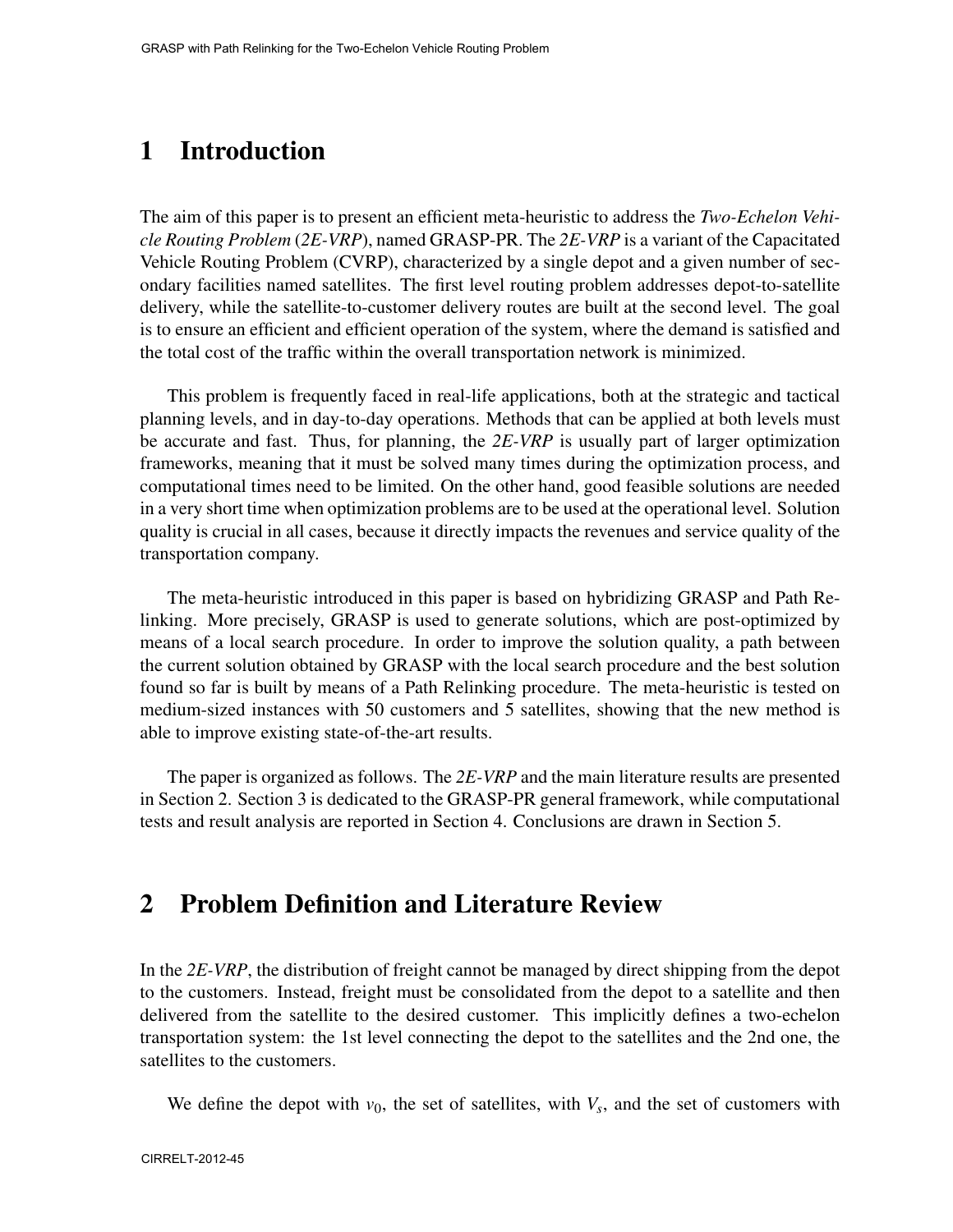$V_c$ . Let  $n_s$  be the number of satellites, and  $n_c$  the number of customers. The customers are the destinations of the freight shipments and each customer  $i$  has an associated demand  $d_i$ representing the quantity of freight that has to be delivered to it. The demand of each customer cannot be split among different vehicles at the 2nd level. For the 1st level, we consider that each satellite can be served by more than one 1st-level vehicle, therefore the aggregated freight assigned to each satellite can be split into two or more vehicles. Each 1st level vehicle can deliver the freight of one or several customers, as well as serve more than one satellite in the same route. We consider only one product, i.e., the volumes of freight belonging to different customers can be stored together and loaded into the same vehicle for both the 1st and the 2nd-level movements. We define a route made up of a 1st-level vehicle starting from the depot, serving one or more satellites, and ending up at the depot, as *1st-level route*. A *2nd-level route* is made up of a 2nd-level vehicle starting from a satellite, serving one or more customers, and ending up at the same satellite. The fleet sizes are fixed and known in advance for both levels. All vehicles belonging to the same level have the same capacity. Each vehicle may perform at most one route. Satellites have limited capacity defined as the maximum number of vehicles that can leave from it. Different satellites may have different capacities.

The literature on 2E-VRP is still somewhat limited. A general time-dependent formulation with fleet synchronization and customer time windows has been introduced in Crainic et al. (2009) in the context of two-echelon City Logistics systems. The authors have indicated promising algorithmic directions, but no implementation has been reported. A MIP formulation for the *2E-VRP* has been presented in Perboli et al. (2011), with instances with up to 32 customers solved to optimality. In the same paper, the authors derived two math-heuristics able to address instances with up to 50 customers. Both math-heuristics are based on the MIP model presented in the paper and work on the customer-to-satellite assignment variables. The first math-euristic, called *Diving*, considers a continuous relaxation of the model and applies a diving procedure to the customer-to-satellite assignment variables that are not integer. A restarting procedure is incorporated to recover possible unfeasibilities due to variable fixing. The second one is named *Semi-continuous*; in this method, the arc usage variables are considered continuous, while the assignment variables are still considered integer. The method solves this relaxed problem and uses the obtained values of the assignment variables to build a feasible solution for the *2E-VRP*. Several families of valid inequalities have been proposed in Perboli et al. (2010). The valid inequalities are integrated into a Branch-and-Cut scheme, which is able to drastically reduce the optimality gap. A multi-start heuristic has been presented in Crainic et al. (2011). The method is based on a clustering heuristic, which mainly works on the assignment between satellites and customers. The heuristic is used by the authors to solve large-sized instances with up to 250 customers. In Crainic et al. (2010) the authors study the effect of different spatial distributions on the total costs and a comparison with the standard CVRP solutions is given, while the impact of realistic situations in urban freight delivery where the travel costs are affected by components different from the distance, like fixed costs for using the arcs, operational costs, and environmental costs can be found in Crainic et al. (2012).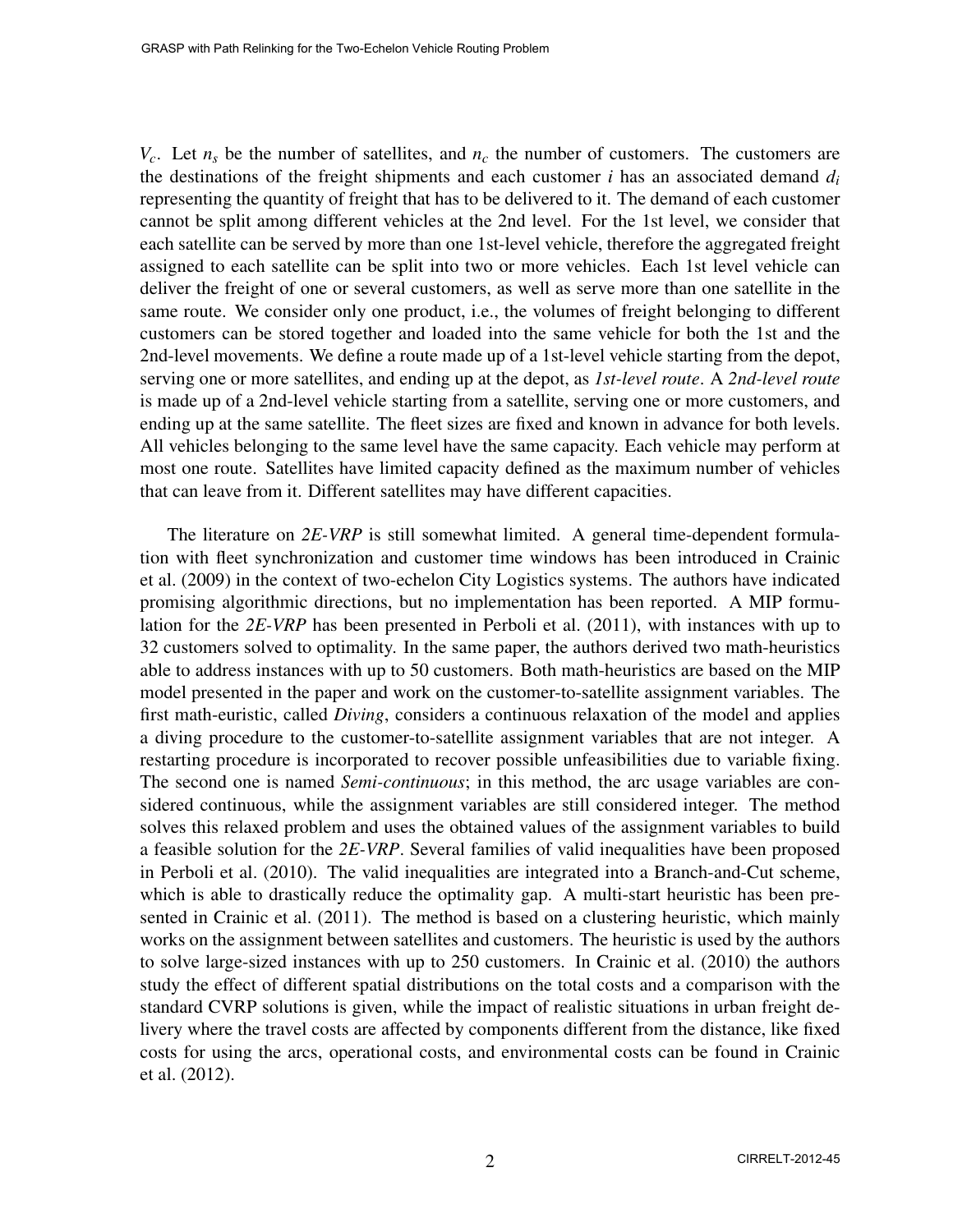A problem from the literature quite similar to the *2E-VRP* is the Truck and Trailer Routing Problem (TTRP), in which the use of trailers (a commonly neglected feature in the VRP) is considered where customers are served by a truck pulling a trailer. However, due to practical constraints, including government regulations, limited manoeuvring space at customer sites, road conditions, etc., some customers may only be serviced by a truck. These constraints exist in many practical situations. This problem, as the *2E-VRP*, involves two routing levels strictly interconnected. The main difference with *2E-VRP* is that, while in the *2E-VRP* freight must pass through the satellites, because it must be delivered to the customer only by second level vehicles, in the TTRP the delivery of certain customers can be directly carried out by first level vehicles (truck and trailer) without passing through satellites. In Villegas et al. (2010), the Single Truck and Trailer Routing Problem with Satellite Depots (STTRPSD), a particular version of the TTRP, is introduced. In STTRPSD a vehicle composed of a truck with a detachable trailer serves the demand of a set of customers reachable only by the truck without the trailer. This accessibility constraint implies the selection of locations to park the trailer before performing the trips to the customers. This version of the problem is the most similar to the *2E-VRP* while all deliveries must be carried out by the same kind of vehicle (truck without the trailer), even if, in this case, only one vehicle is considered, while in our problem several vehicles could be used to fulfil the customers demands.

## 3 GRASP with Path Relinking

GRASP is a multistart meta-heuristic for combinatorial optimization Gendreau and Potvin (2010). It consists of a constructive procedure based on a greedy randomized algorithm. In literature, this procedure is often combined with Local Search (see Feo and Resende (1995), Festa and Resende (2009a), and Festa and Resende (2009b) for a detailed survey of the method and its applications). Path Relinking is an intensification strategy that explores trajectories connecting high-quality solutions. Path Relinking was suggested as an approach to integrate intensification and diversification strategies in the context of tabu search Glover and Laguna (1997); Glover et al. (2000) and then extended to other heuristic methods Res. This approach generates new solutions by exploring trajectories that connect high-quality solutions by starting from one of these solutions, called the *starting* solution, and generating a path in the search space that leads towards the other solution, called *guiding* solution. Laguna and Martí adapted Path Relinking to the context of GRASP as a form of intensification Laguna and Martí (1999). The relinking in this context consists of finding a path between a solution found with GRASP and a chosen elite solution. Therefore, the relinking concept has a different interpretation within GRASP since the solutions found by two successive GRASP iterations are not linked by a sequence of moves. See Resende and Ribeiro (2003) for a survey and numerous examples of GRASP with Path Relinking.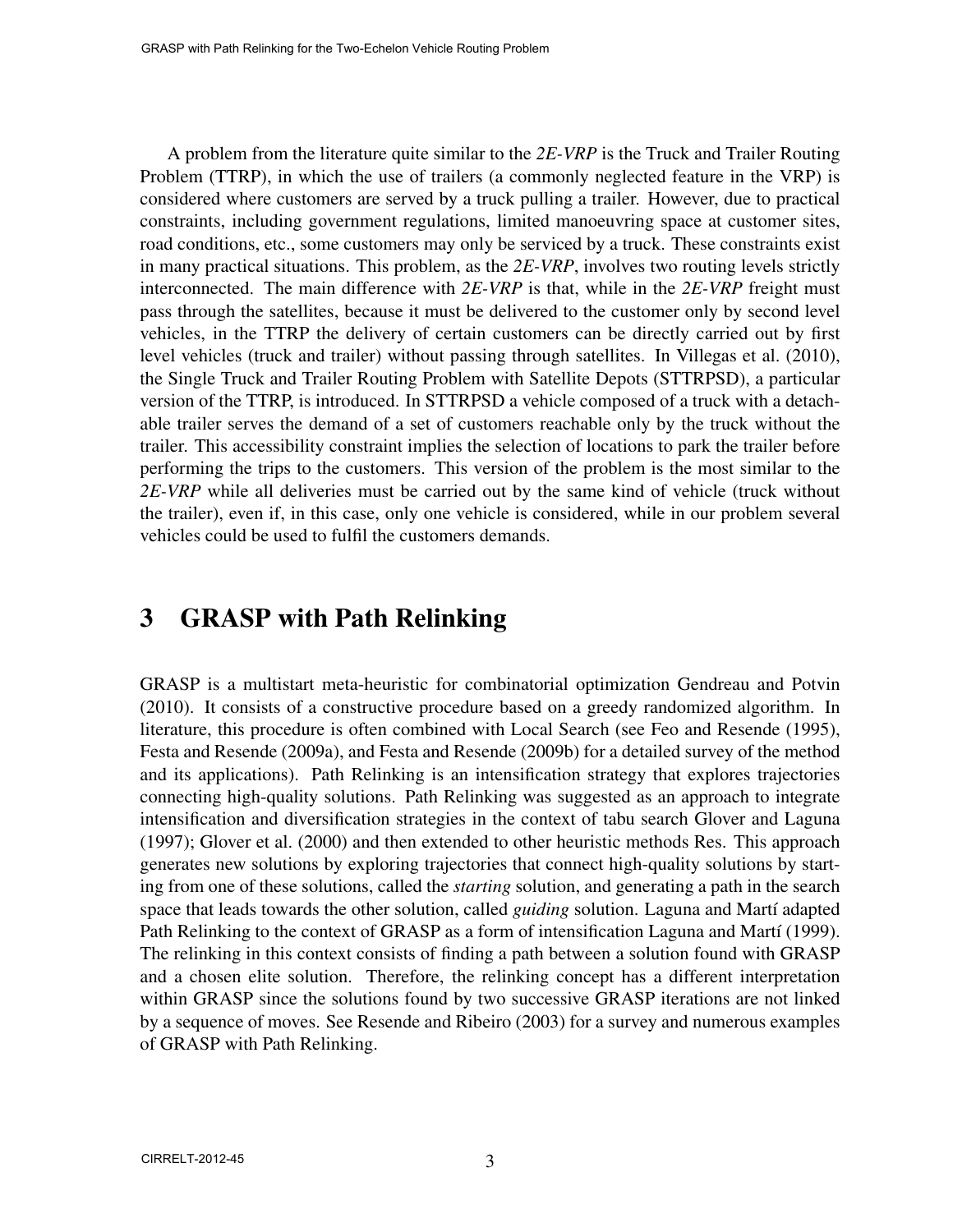## 3.1 GRASP with Path Relinking for the *2E-VRP*

The customer-to-satellite assignment problem plays a crucial role when addressing the *2E-VRP*. In fact, assuming one knows the optimal customer-to-satellite assignments, the *2E-VRP* can be partitioned into at most  $n_s + 1$  CVRP instances, where  $n_s$  is the number of satellites, one for the 1st-level and one for each satellite with at least one customer assigned to it. Thus, following the math-euristics presented in Perboli et al. (2011), and in the meta-heuristics in Crainic et al. (2011), we focus on the customer-to-satellite assignment by searching for the optimal assignment, delegating state-of-the-art CVRP methods to solve the corresponding subproblems. Both exact and heuristics methods from the literature are suitable to this purpose. Using exact methods we would obtain more precise results, while heuristics would require a more limited computational effort. After preliminary tests, we decided to use the hybrid meta-heuristic proposed in Perboli et al. (2008), which provides a good compromise between solution quality and computational time. Anyway, the effort required to evaluate the objective function, for a given assignment, is considerable. Then, heuristic methods involving large neighborhoods exploration are not suitable for the 2E-VRP, while procedures in which a rule, that allows to identify promising solutions, is applied are strongly preferable. In this work we propose a GRASP, which fits well with these requirements, combined with a Path Relinking strategy. Furthermore, intensification is applied only on promising GRASP solutions with a strong reduction of global computational time.

More precisely, The proposed method, GRASP-PR, consists of four main phases which will be described in detail:

- 1. A GRASP procedure;
- 2. A Feasibility Search (FS) phase to be applied if the solution is unfeasible;
- 3. A Local Search (LS) phase to improve a solution;
- 4. A Path Relinking phase.

The innovative aspect of this method is neither in its single components, which are well established in literature, nor in the meta-heuristic framework, but in the way the different components are combined within the framework. More in details, GRASP-PR works as follows. First of all an initial assignment is computed following the clustering constructive heuristic presented in Crainic et al. (2011) and the corresponding solution is kept as current best solution. At each iteration, a new assignment is built by means of the GRASP procedure, and the correspondent 2E-VRP solution is evaluated. If it is unfeasible, a repair procedure, named Feasibility Search, is applied. If the solution is feasible and promising, i.e. it is better or within a threshold from the current best, an intensification phase made by a local search and a path-relinking heuristic is applied, otherwise it is discarded. A pseudocode of the algorithm is reported in Algorithm 1.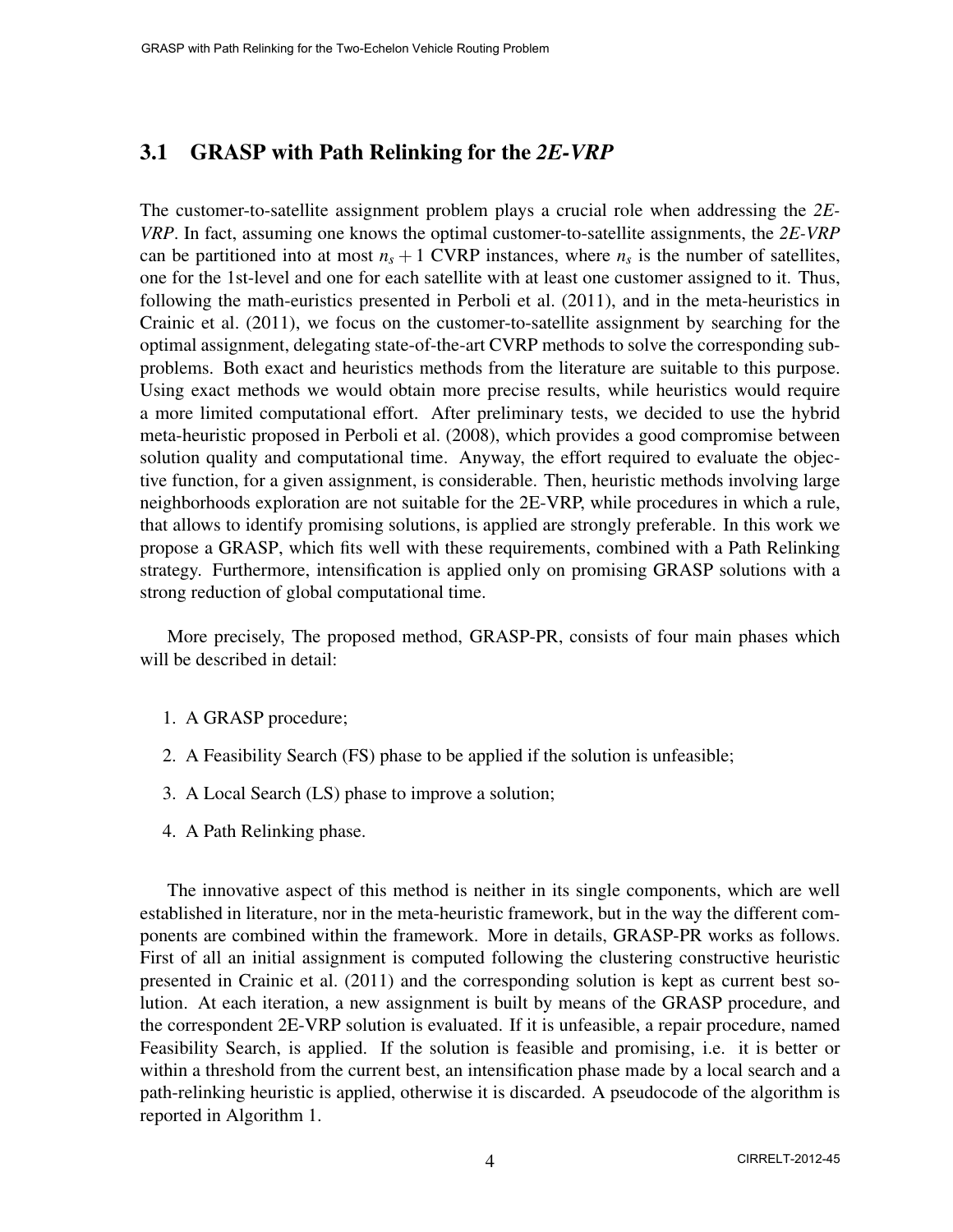| <b>Algorithm 1 GRASP with Path Relinking</b> |  |  |  |
|----------------------------------------------|--|--|--|
|                                              |  |  |  |

Compute an initial solution by means of the clustering constructive heuristic presented in Crainic et al. (2011); while a maximum number of iterations *IT ERMAX* is not reached do Compute a solution *CS* by means of the GRASP procedure if *CS* is unfeasible then Try to repair *CS* by means of the Feasibility Search (FS) if *CS* is still unfeasible then Discard *CS* end if end if if *CS* is feasible or it has been successfully repaired by FS then if *CS* cost is within a given threshold *t* from the best solution cost then Apply the Local Search (LS) Apply Path Relinking else Discard *CS* end if else Discard *CS* end if end while

Note that the initial solution is computed in order to have a current feasible solution. It is considered as the current best solution at the first iteration of GRASP-PR and used to determine if the solutions obtained by the GRASP procedure are promising or not, i.e. if Local Search and Path Relinking should be applied or not. In the following subsections each component of the meta-heuristic framework is described in detail.

### 3.2 GRASP

The GRASP procedure assigns customers to satellites. The core of the GRASP procedure is the clustering constructive heuristic presented in Crainic et al. (2011), where the customers are assigned according to a less-distance-based rule. The assignment of customer *i* to satellite *l* is made with probability *pil*

$$
p_{il} = \frac{1 - \frac{D_{il}}{\sum_{l \in V_s} D_{il}}}{n_s - 1},\tag{1}
$$

where  $D_{ij}$  is the distance between customer *i* and satellite *j*. The rationale is to assign customer *i* to satellite *j* with a probability inversely proportional to the distance between them. The *k* assignments with the highest probability are considered and one of them is randomly selected.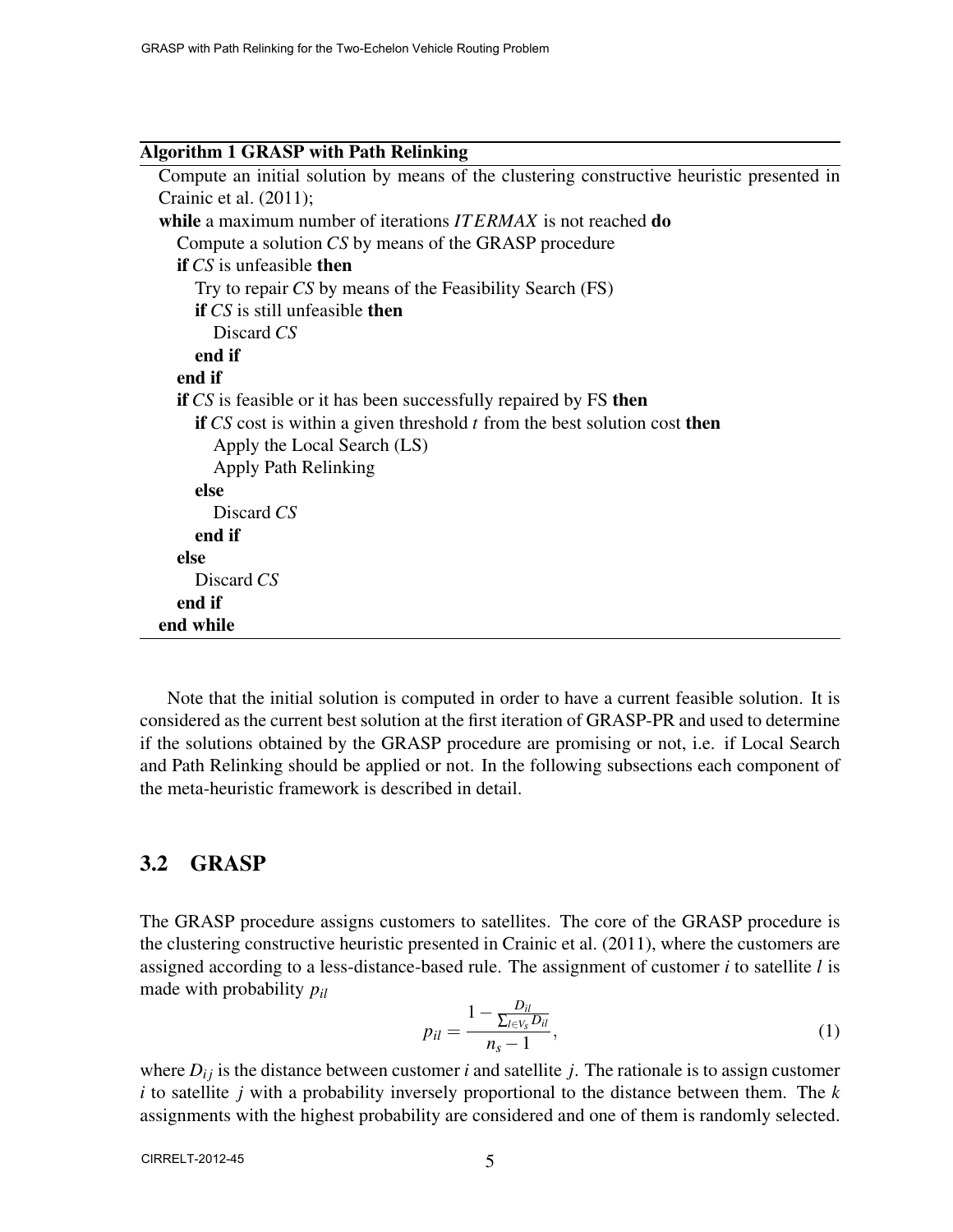The algorithm is adaptive. Thus, if by assigning customer *i* to satellite *j* the satellite capacity is exceeded, i.e., the number of vehicles required at the satellite is larger than the number of vehicles available for that satellite, or the global required number of vehicles is larger than the fleet size, the correspondent assignment becomes forbidden by setting its probability to zero. In this way, at each step of the greedy algorithm, previous choices are taken into account. When all customers are assigned to satellites, the original problem can be split into several CVRP subproblems, which are solved by means of the hybrid meta-heuristic in Perboli et al. (2008). This procedure differs from the greedy algorithm used in Crainic et al. (2011) to find an initial solution because, in GRASP, the customer-to-satellite assignment is probabilistic, while in the greedy algorithm it follows a deterministic rule assigning each customer to its nearest available satellite. Notice that, the GRASP procedure does not include a local search phase to improve the routes, as this optimization is delegated to the meta-heuristic used to solve the CVRP subproblems.

### 3.3 Feasibility Search

The GRASP procedure does not guarantee the feasibility of the obtained solution, because, even when the satellite capacity is satisfied, the global fleet size constraint may be violated. When this happens, we try to rebuild a feasible solution by means of the Feasibility Search (FS) procedure.

The FS does not imply a neighborhood exploration, it rather proceeds in a straightforward customer-moving procedure, aiming to empty vehicles that are in excess at some satellites. More in detail, customers are selected based on a distance criterion maximizing their distance from the satellite. A selected customer is then moved, from its assigned satellite (the one with the less filled vehicle) to another randomly chosen satellite, in order to free the exceeding vehicle. These moves are repeated until the global fleet size constraint is satisfied. If no move allows the feasibility of the obtained solution, this solution is discarded.

### 3.4 Local Search

The Local Search phase is performed only if the solution obtained by GRASP or GRASP and Feasibility Search is both feasible and promising, i.e., its cost is better (or within a given threshold) than the cost of the best solution found so far. The procedure adopted for the local search is based on the Clustering Improvement algorithm presented in Crainic et al. (2008). The neighborhood explored by the local search is composed by all the solutions differing by exactly one customer-to-satellite assignment from the ones of the current solution.

The order according to which the solutions in the neighborhood are analyzed is given by an assignment list. Customers are sorted in non decreasing order of the difference between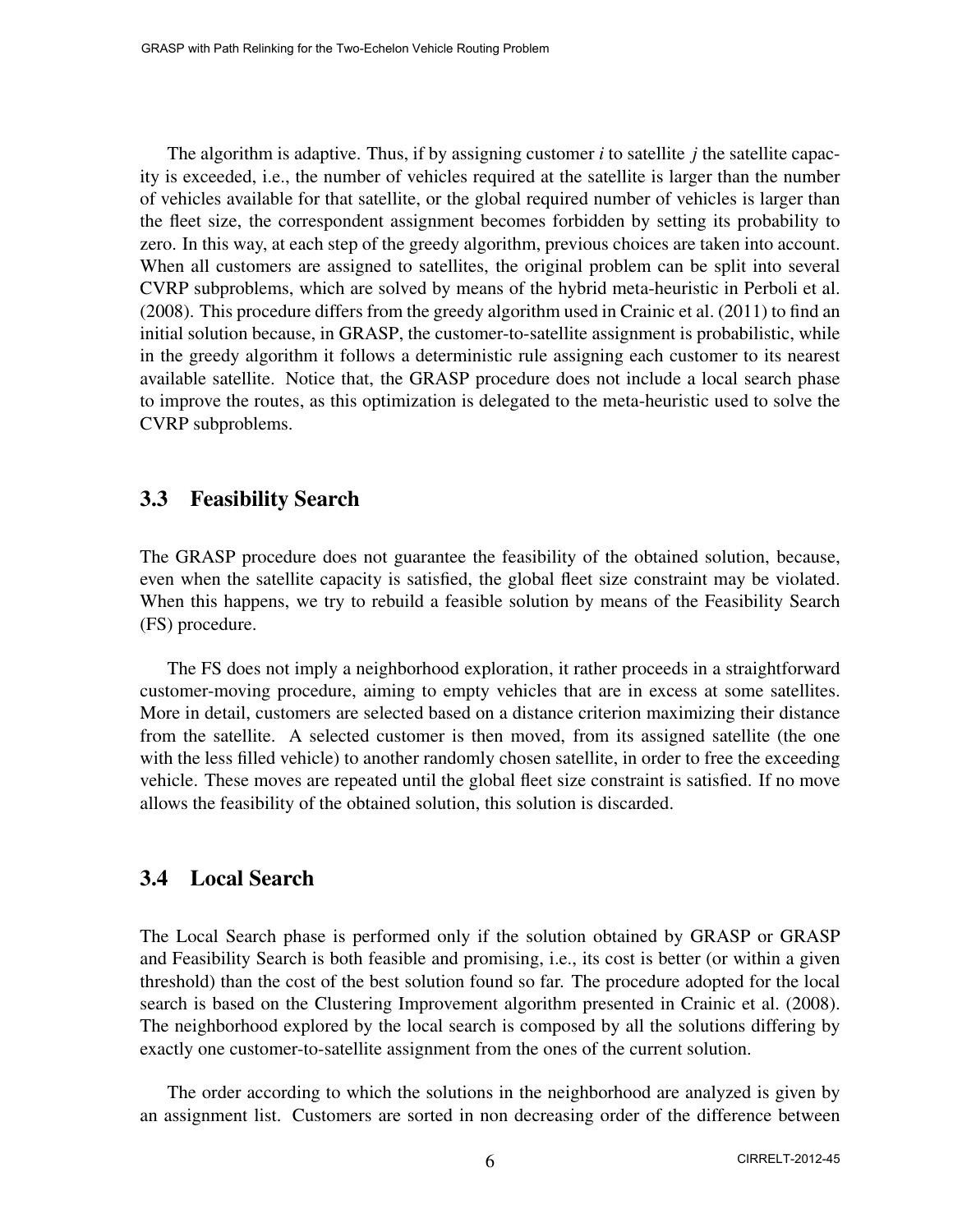the distance to the satellite to which they are assigned in the solution, and the distance to the nearest not-assigned satellite. The choice of this sorting order is based on the observation that customers displaying smaller such differences lead to improved solutions with a much higher frequency than the others. The exploration follows a First Improvement criterion and terminates after *LSmax* iterations or when the entire neighborhood has been explored without finding any improvement to the best solution. Preliminary computational experiments shown that this neighborhood exploration strategy is much more efficient than a standard random one, and that following a First Improvement criterion obtained better results than a Best Improvement one. A pseudocode of this procedure is reported in Algorithm 2.

#### Algorithm 2 Local search

Given the current solution, the customers are sorted by non-decreasing order of the reassignment cost, defined as  $RC_i = c_{ij} - c_{ik}$ , where *i* is a customer, *j* is the satellite to which *i* is assigned in the current solution, and  $k \neq j$  is the satellite such that, moving *i* from satellite *j* to satellite *k*, the capacity constraints on the global second-level vehicle fleet and the satellite *k* are satisfied and the cost  $c_{ik}$  is minimum among the satellites  $k \neq j$ . This is equivalent to order the customers according to non-decreasing order of the estimation of the change in the solution quality due to the assignment of one customer from the present satellite to its second-best choice. Let be *CL* the ordered list of the customers.

#### repeat

Consider the first customer *i* in *CL*;

if k exists then

remove *i* from *CL*;

#### else

terminate the LS algorithm and return the best solution;

#### end if

Solve the CVRPs of satellites *j* and *k*;

Update the demand of each satellite according to the new assignment and solve the firstlevel CVRP;

Compute the objective function of the new solution and compare it to the cost of the current solution;

**if** the new solution is better **then** 

Keep it as new current solution and exit from the neighborhood;

#### else

if the new solution has an objective function which is worse than a fixed percentage threshold  $\gamma$  from the objective function of the current solution then

Terminate the LS algorithm and return the best solution;

else

Consider the next customer in the list end if end if until *CL* is empty

Even if the neighborhood size is not so large,  $O(n_c)$ , where  $n_c$  is the number of customer,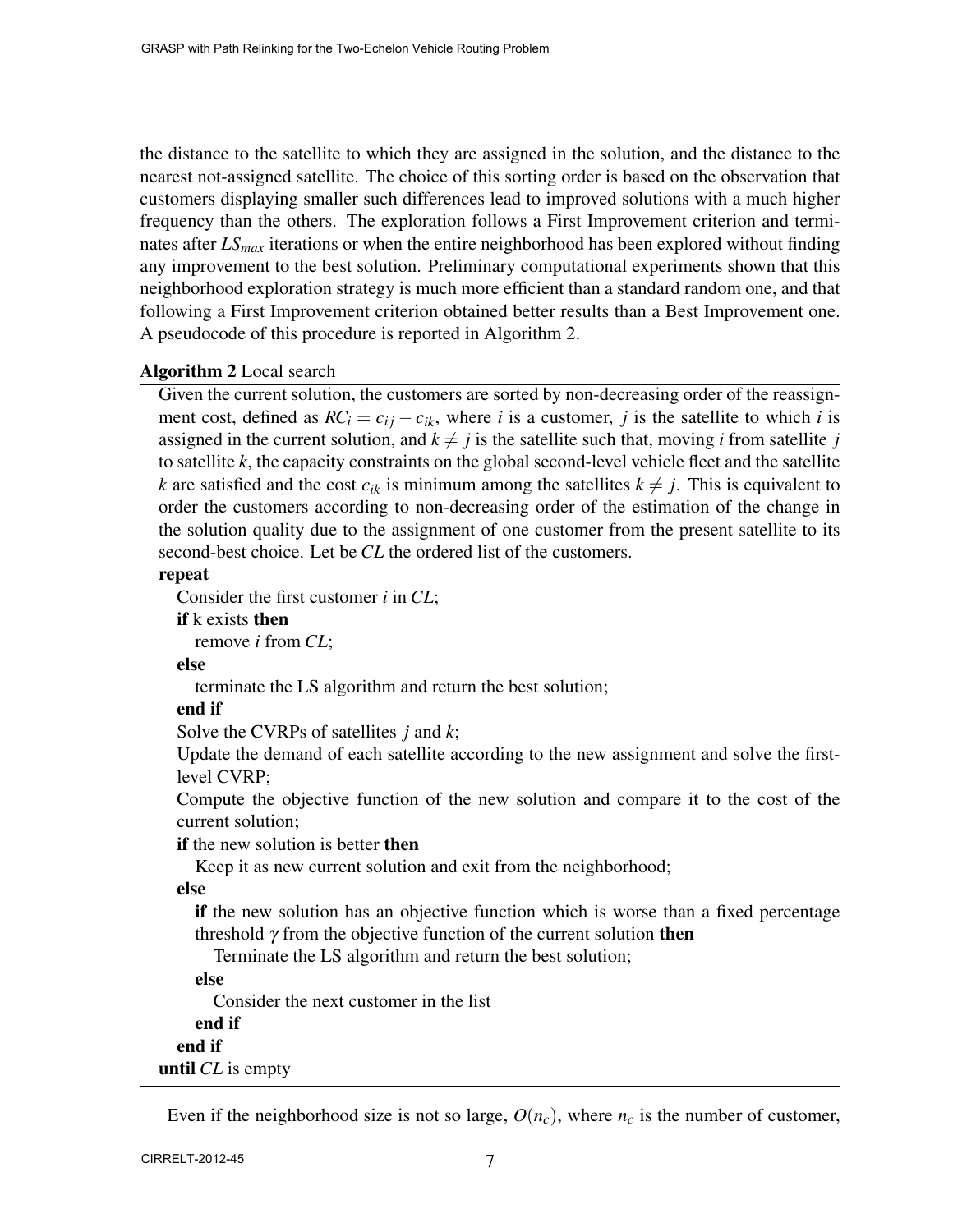the computational time could grow up due to the need of recompute the CVRPs after a change in the customer-satellite assignments. This is the rationale of adding the additional heuristic stopping criterion when the reassignment has an objective function which is significantly worse than the current solution, i.e. it is larger of more than a given percentage threshold,  $\gamma$ , with respect to the current solution. In fact, being the customers ordered by non-decreasing order of *RC<sup>i</sup>* and being *RC<sup>i</sup>* related to the change in the objective function when we assign the customer to another satellite, if the objective function of a neighbor is deteriorating too much, it is unlikely that the following neighbors may bring us an improving solution.

### 3.5 Path Relinking

The Path Relinking phase consists of starting from the local optimum *SLS* obtained by the Local Search procedure and "relinking" it to best solution  $S_b$ . The relinking is performed in a backward way, from *S<sup>b</sup>* towards *SLS*, inserting an element of *SLS* into *S<sup>b</sup>* at each step. More precisely, the Path Relinking procedure considers a customer assigned to satellite *s*<sup>1</sup> in *SLS* and to satellite  $s_2$  in  $S_b$ . It then assigns this customer to satellite  $s_2$  in  $S_{LS}$ , without changing the other assignments. If the new solution is unfeasible, then the Feasibility Search is applied. If it is still unfeasible it is discarded. The procedure terminates when  $S_{LS}$  becomes equal to  $S_b$ . The order according to which the customers are selected is given by a list in which customers are ordered in non decreasing order of the difference of distances between the customer and the satellites to which it is assigned in  $S_b$  and the customer and the satellites to which it has been assigned in *SLS*. In this way we first analyze most promising moves, i.e., solutions characterized by a customer-satellite change minimizing its perturbation to the solution. Preliminary tests have shown the effectiveness of this Path Relinking strategy Mancini (2011).

## 4 Computational Results

In this section, we present computational results and analyze the performance of the method we propose. An analysis of the impact of each component of the algorithm is reported and the results of GRASP-PR are compared with the literature.

Computational tests were effectuated on instances with 50 customers and 5 satellites, introduced in Crainic et al. (2010). The instances present different combinations of customer distributions and types of satellite locations. Three customer distributions are considered representing a regional area, a large city, and a small town. Three types of satellite locations are considered as well, namely, random around the customer area, sliced around the customer area, and within part of the ring around the customer area, the latter representing city settings with limited accessibility due to geographical constraints (e.g., near to natural barriers such as the sea, a lake, or a mountain). Two instances were randomly generated for each combination of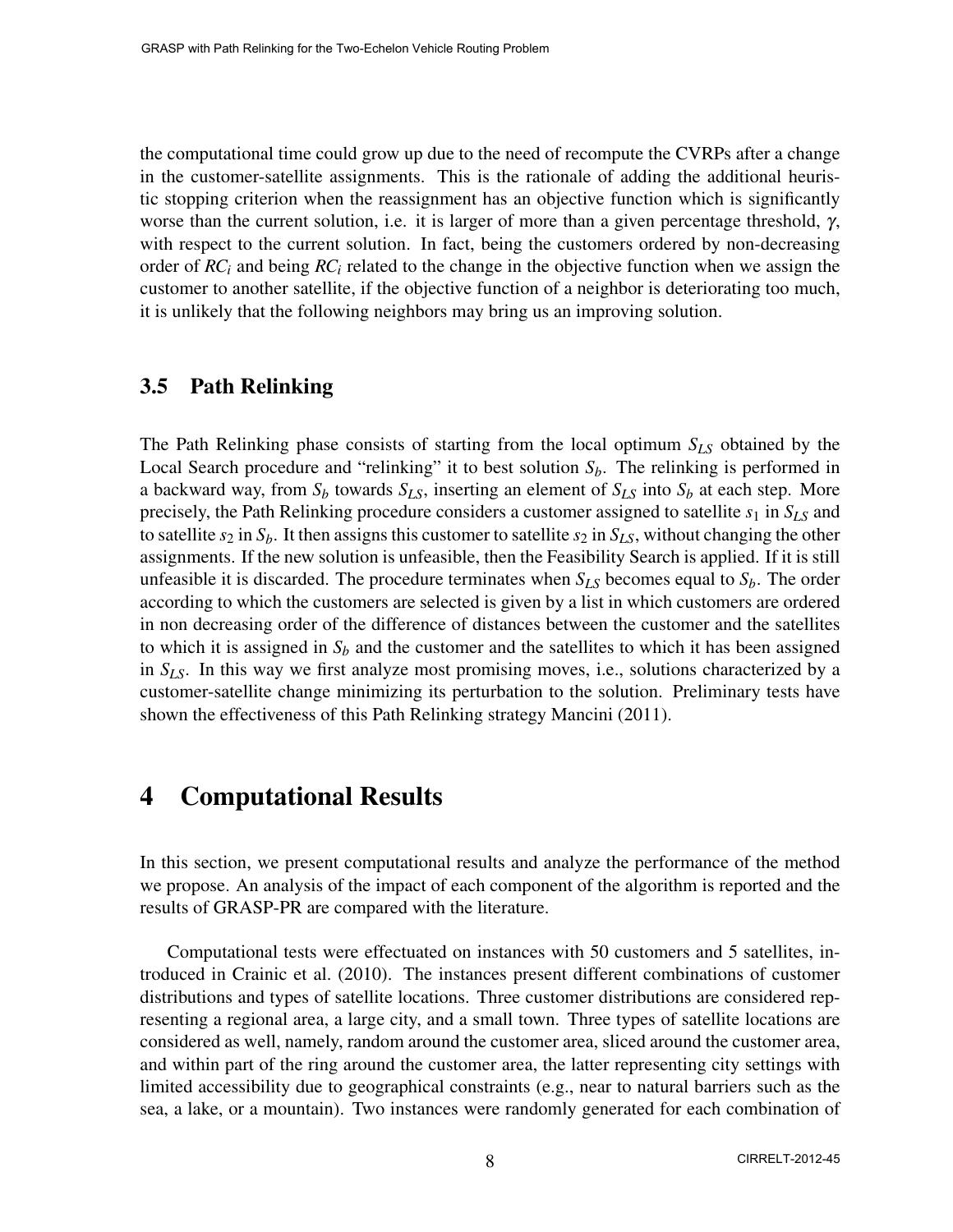customer and satellite distributions. Table 1 displays the list of instances and their layout characteristics. Computational tests were performed on a computer with a Core 2 Duo processor at 2.5 GHz. The number of iterations, ITERMAX, and the maximum number of local search iterations, *LSmax*, were fixed to 25 and 250, respectively. This values come out of a tuning phase. In Table 2 we report best and average (over 10 trials) results obtained by the different steps of the methods. More in details the table is organized as follows:

- Column 1: instance name;
- Column 2: results of GRASP and Feasibility Search (phases 1 and 2 of the algorithm);
- Column 3: results of GRASP, Feasibility Search, and Local Search (phases 1, 2, and 3);
- Column 4: results of the overall GRASP-PR, in which all phases are applied (GRASP, Feasibility Search, Local Search, and Path Relinking);

A comparison with the literature is reported in Tables 3 and 4. More in detail, objective function values are reported in Table 3 while the corresponding computational times, expressed in CPU seconds, are reported in Table 4. Both tables are organized as follows:

- Column 1: instance name;
- Column 2: results of GRASP and Feasibility Search (phases 1 and 2 of the algorithm);
- Column 3: results of GRASP, Feasibility Search, and Local Search (phases 1, 2, and 3);
- Column 4: results of the overall GRASP-PR, in which all phases are applied (GRASP, Feasibility Search, Local Search, and Path Relinking);
- Columns 5-7: results of Multi-Start heuristic (MS) proposed in Crainic et al. (2011), the math-heuristics (MH) presented in Perboli et al. (2011), and the Branch-and-Cut (BC) proposed in Perboli et al. (2010) with a time-limit of 10000 seconds (BC also yields, on average, the overall best solutions in the literature).

Each row reports the values of a single instance, while the last two rows give the mean values and the gaps with respect to the BC (in Table 3 only), respectively.

When compared to the results of the Multi-Start heuristic (Column MS), the pure GRASP obtains comparable results, while the introduction of Local Search yields a gain of more than 6%. The complete meta-heuristic GRASP-PR shows an improvement of 8.7% with respect to MS and outperforms the best heuristic results in the literature (MH) by 1.5%. This behavior confirms the trend reported in the literature, which encourages the use of Path Relinking as an enhancement of GRASP.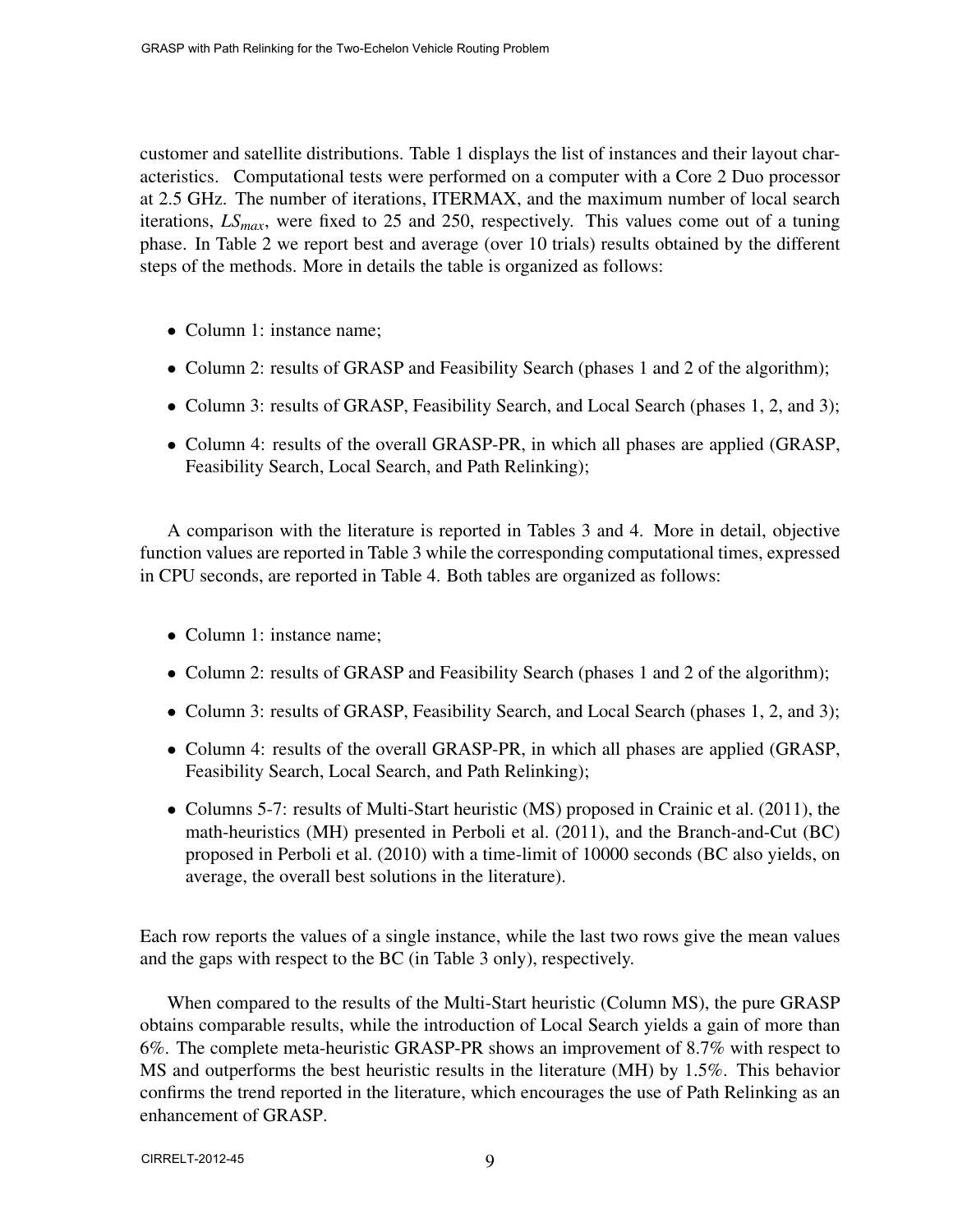| <b>Instances</b>              | <b>Customer Distribution</b> | <b>Satellite Location</b> |
|-------------------------------|------------------------------|---------------------------|
| Instance $50 - s5 - 37$ . dat | regional area                | random                    |
| Instance 50-s5-38. dat        | regional area                | random                    |
| Instance 50-s5-39. dat        | regional area                | sliced                    |
| Instance $50 - s5 - 40$ . dat | regional area                | sliced                    |
| Instance $50 - s5 - 41$ . dat | regional area                | limited accessibility     |
| Instance $50 - s5 - 42$ . dat | regional area                | limited accessibility     |
| Instance $50 - s5 - 43$ . dat | large city                   | random                    |
| Instance 50-s5-44. dat        | large city                   | random                    |
| Instance 50-s5-45.dat         | large city                   | sliced                    |
| Instance 50-s5-46.dat         | large city                   | sliced                    |
| Instance $50 - s5 - 47$ . dat | large city                   | limited accessibility     |
| Instance 50-s5-48. dat        | large city                   | limited accessibility     |
| Instance $50 - s5 - 49$ . dat | small town                   | random                    |
| Instance 50-s5-50.dat         | small town                   | random                    |
| Instance $50 - s5 - 51$ . dat | small town                   | sliced                    |
| Instance $50 - s5 - 52$ . dat | small town                   | sliced                    |
| Instance $50 - s5 - 53$ . dat | small town                   | limited accessibility     |
| Instance 50-s5-54. dat        | small town                   | limited accessibility     |

Table 1: Instance layout characteristics

GRASP-PR achieves slightly worst results with respect to the exact solution method BC, but this small loss in accuracy (1.89%) is highly compensated by a significant reduction in computational effort of more than 2 orders of magnitude, as shown in Table 4.

# 5 Conclusion

We presented GRASP-PR, a GRASP with Path Relinking meta-heuristic for the *2E-VRP*, an extension of the classical vehicle routing problem, in which the delivery from a single depot to customers is managed by routing and consolidating the freight through intermediate facilities. Computational tests show that the method we propose outperforms the methods from the literature. Due to the good quality of the obtained solutions and the limited computational effort, GRASP-PR could be adopted both for long term planning and on-demand optimization.

# Acknowledgments

Partial funding for this project has been provided by the Natural Sciences and Engineering Council of Canada (NSERC). We also gratefully acknowledge the support of Fonds de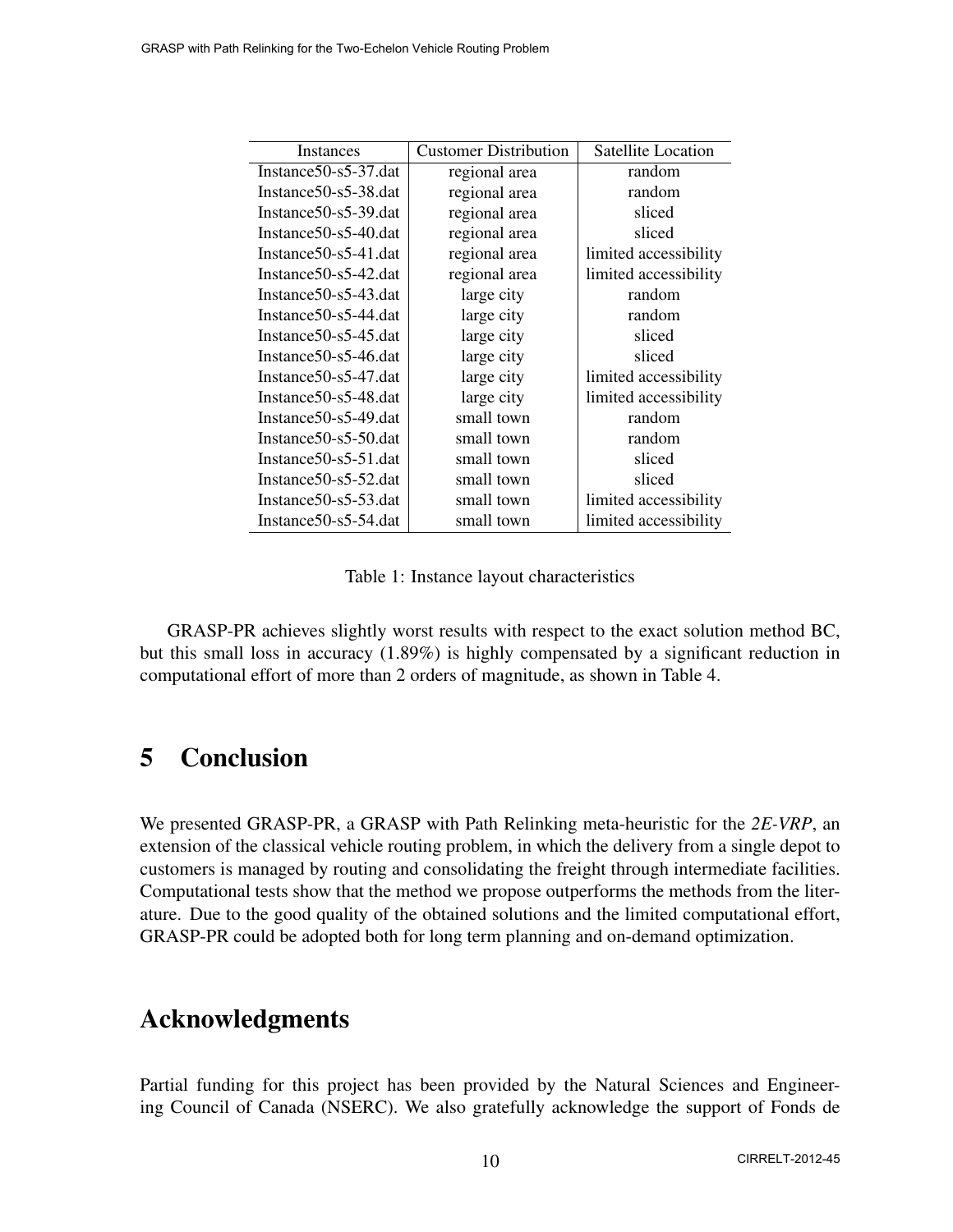| <b>INST</b>                   | <b>GRASP</b> |         | <b>GRASP+LS</b> |            | <b>GRASP-PR</b> |         |
|-------------------------------|--------------|---------|-----------------|------------|-----------------|---------|
|                               | <b>BEST</b>  | AVG     | <b>BEST</b>     | <b>AVG</b> | <b>BEST</b>     | AVG     |
| Instance $50 - s5 - 37$ . dat | 1599.86      | 1615.34 | 1586.23         | 1586.23    | 1545.99         | 1545.99 |
| Instance 50-s 5 - 38. dat     | 1335.22      | 1335.22 | 1222.27         | 1222.27    | 1172.83         | 1172.83 |
| Instance $50 - s5 - 39$ . dat | 1657.27      | 1657.27 | 1580.19         | 1580.19    | 1535.28         | 1535.28 |
| Instance $50 - s5 - 40$ . dat | 1260.14      | 1409.40 | 1197.00         | 1197.00    | 1197.00         | 1197.00 |
| Instance $50 - s5 - 41$ . dat | 1817.17      | 1817.17 | 1687.96         | 1687.96    | 1687.96         | 1687.96 |
| Instance $50 - s5 - 42$ . dat | 1509.39      | 1509.39 | 1191.46         | 1191.46    | 1191.46         | 1191.46 |
| Instance50-s5-43.dat          | 1607.28      | 1607.99 | 1603.56         | 1603.56    | 1593.06         | 1593.06 |
| Instance $50 - s5 - 44$ . dat | 1111.28      | 1111.28 | 1063.25         | 1063.25    | 1047.96         | 1047.96 |
| Instance $50 - s5 - 45$ . dat | 1801.99      | 1801.99 | 1480.32         | 1480.32    | 1480.32         | 1480.32 |
| Instance $50 - s5 - 46$ . dat | 1248.41      | 1248.41 | 1074.88         | 1074.88    | 1074.88         | 1074.88 |
| Instance $50 - s5 - 47$ . dat | 1807.40      | 1807.40 | 1786.17         | 1786.17    | 1683.13         | 1683.13 |
| Instance 50-s 5-48. dat       | 1178.88      | 1188.8  | 1178.88         | 1178.88    | 1078.28         | 1078.28 |
| Instance $50 - s5 - 49$ . dat | 1697.96      | 1705.9  | 1539.89         | 1546.77    | 1500.39         | 1510.98 |
| Instance $50 - s5 - 50$ . dat | 1201.11      | 1201.11 | 1201.11         | 1201.11    | 1072.42         | 1072.42 |
| Instance $50 - s5 - 51$ . dat | 1590.00      | 1590.00 | 1535.18         | 1535.18    | 1435.83         | 1435.83 |
| Instance $50 - s5 - 52$ . dat | 1132.20      | 1132.20 | 1132.20         | 1132.20    | 1132.20         | 1132.20 |
| Instance 50-s5-53. dat        | 1599.09      | 1599.09 | 1598.66         | 1598.66    | 1598.66         | 1598.66 |
| Instance $50 - s5 - 54$ . dat | 1206.97      | 1304.97 | 1201.90         | 1201.90    | 1201.90         | 1201.90 |
| <b>MEAN</b>                   | 1464.53      | 1479.83 | 1381.17         | 1381.56    | 1346.09         | 1346.67 |

Table 2: Best and average results

| <b>INST</b>                   | <b>GRASP</b> | <b>GRASP+LS</b> | <b>GRASP-PR</b> | <b>MS</b> | MH      | BC      |
|-------------------------------|--------------|-----------------|-----------------|-----------|---------|---------|
| Instance 50-s5-37.dat         | 1599.86      | 1586.23         | 1545.99         | 1586.23   | 1587.95 | 1528.73 |
| Instance50-s5-38.dat          | 1335.22      | 1222.27         | 1172.83         | 1340.49   | 1186.02 | 1187.39 |
| Instance 50-s5-39. dat        | 1657.27      | 1580.19         | 1535.28         | 1604.32   | 1525.24 | 1528.25 |
| Instance $50 - s5 - 40$ . dat | 1260.14      | 1197.00         | 1197.00         | 1387.28   | 1226.79 | 1179.64 |
| Instance $50 - s5 - 41$ . dat | 1817.17      | 1687.96         | 1687.96         | 1762.62   | 1726.04 | 1681.04 |
| Instance $50 - s5 - 42$ . dat | 1509.39      | 1191.46         | 1191.46         | 1559.39   | 1324.38 | 1232.87 |
| Instance 50-s 5-43. dat       | 1607.28      | 1603.56         | 1593.06         | 1687.28   | 1453.11 | 1422.29 |
| Instance 50-s 5-44. dat       | 1111.28      | 1063.25         | 1047.96         | 1227.26   | 1063.64 | 1061.25 |
| Instance $50 - s5 - 45$ . dat | 1801.99      | 1480.32         | 1480.32         | 1756.60   | 1497.91 | 1444.82 |
| Instance 50-s5-46.dat         | 1248.41      | 1074.88         | 1074.88         | 1148.31   | 1173.12 | 1068.50 |
| Instance $50 - s5 - 47$ . dat | 1807.40      | 1786.17         | 1683.13         | 1683.13   | 1620.7  | 1581.57 |
| Instance 50-s 5-48. dat       | 1178.88      | 1178.88         | 1078.28         | 1319.96   | 1122.18 | 1092.32 |
| Instance $50 - s5 - 49$ . dat | 1697.96      | 1539.89         | 1500.39         | 1500.39   | 1508.87 | 1441.64 |
| Instance 50-s5-50. dat        | 1201.11      | 1201.11         | 1072.42         | 1131.65   | 1170.89 | 1089.67 |
| Instance $50 - s5 - 51$ . dat | 1590.00      | 1535.18         | 1435.83         | 1600.83   | 1456.12 | 1440.64 |
| Instance $50 - s5 - 52$ . dat | 1132.20      | 1132.20         | 1132.20         | 1145.54   | 1185.05 | 1109.52 |
| Instance $50 - s5 - 53$ . dat | 1599.09      | 1598.66         | 1598.66         | 1647.67   | 1569.59 | 1554.58 |
| Instance 50-s5-54. dat        | 1206.97      | 1201.90         | 1201.90         | 1201.90   | 1189.14 | 1135.39 |
| <b>MEAN</b>                   | 1464.53      | 1381.17         | 1346.09         | 1460.60   | 1365.93 | 1321.12 |
| GAP                           | 10.86%       | 4.55%           | 1.89%           | 10.56%    | 3.39%   |         |

Table 3: Comparison of objective function values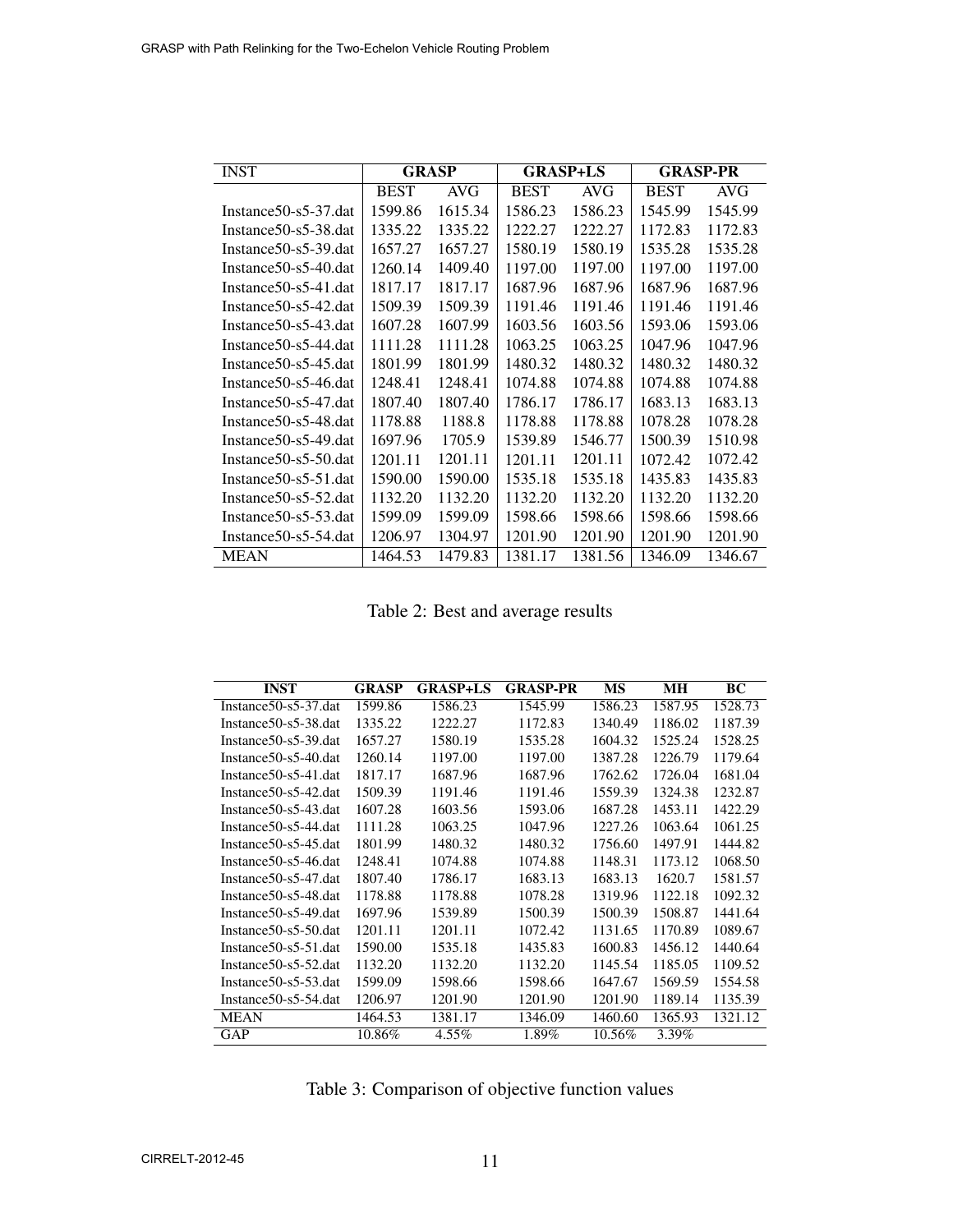| <b>INST</b>                   | <b>GRASP</b>   | <b>GRASP+LS</b> | <b>GRASP-PR</b> | MS | MН | BC    |
|-------------------------------|----------------|-----------------|-----------------|----|----|-------|
| Instance 50-s5-37.dat         | 5              | 25              | 33              | 2  | 71 | 10000 |
| Instance 50-s5-38. dat        | 5              | 27              | 38              | 2  | 68 | 10000 |
| Instance 50-s5-39. dat        | 5              | 30              | 37              | 2  | 66 | 10000 |
| Instance 50-s5-40.dat         | $\overline{c}$ | 64              | 69              | 5  | 73 | 10000 |
| Instance $50 - s5 - 41$ dat   | 7              | 55              | 59              | 32 | 97 | 10000 |
| Instance $50 - s5 - 42$ . dat | 8              | 49              | 54              | 2  | 67 | 10000 |
| Instance 50-s5-43.dat         | 7              | 36              | 48              | 1  | 66 | 10000 |
| Instance 50-s5-44.dat         | 12             | 12              | 44              | 14 | 66 | 10000 |
| Instance 50-s5-45.dat         | 3              | 13              | 13              | 1  | 73 | 10000 |
| Instance 50-s 5-46. dat       | $\overline{c}$ | 22              | 22              | 7  | 69 | 10000 |
| Instance 50-s5-47.dat         | 28             | 80              | 90              | 53 | 76 | 10000 |
| Instance 50-s 5-48 dat        | 15             | 15              | 45              | 13 | 74 | 10000 |
| Instance $50 - s5 - 49$ . dat | 4              | 8               | 34              | 21 | 86 | 10000 |
| Instance $50 - s5 - 50$ . dat | 5              | 54              | 67              | 1  | 98 | 10000 |
| Instance $50 - s5 - 51$ . dat | 5              | 53              | 65              | 1  | 82 | 10000 |
| Instance 50-s5-52. dat        | 5              | 55              | 55              | 12 | 67 | 10000 |
| Instance 50-s5-53.dat         | 5              | 38              | 38              | 1  | 45 | 10000 |
| Instance50-s5-54.dat          | 17             | 77              | 96              | 32 | 30 | 10000 |
| MEAN                          | 8              | 40              | 50              | 11 | 71 | 10000 |

Table 4: Comparison of computational times in CPU seconds

recherche du Québec through their infrastructure grants.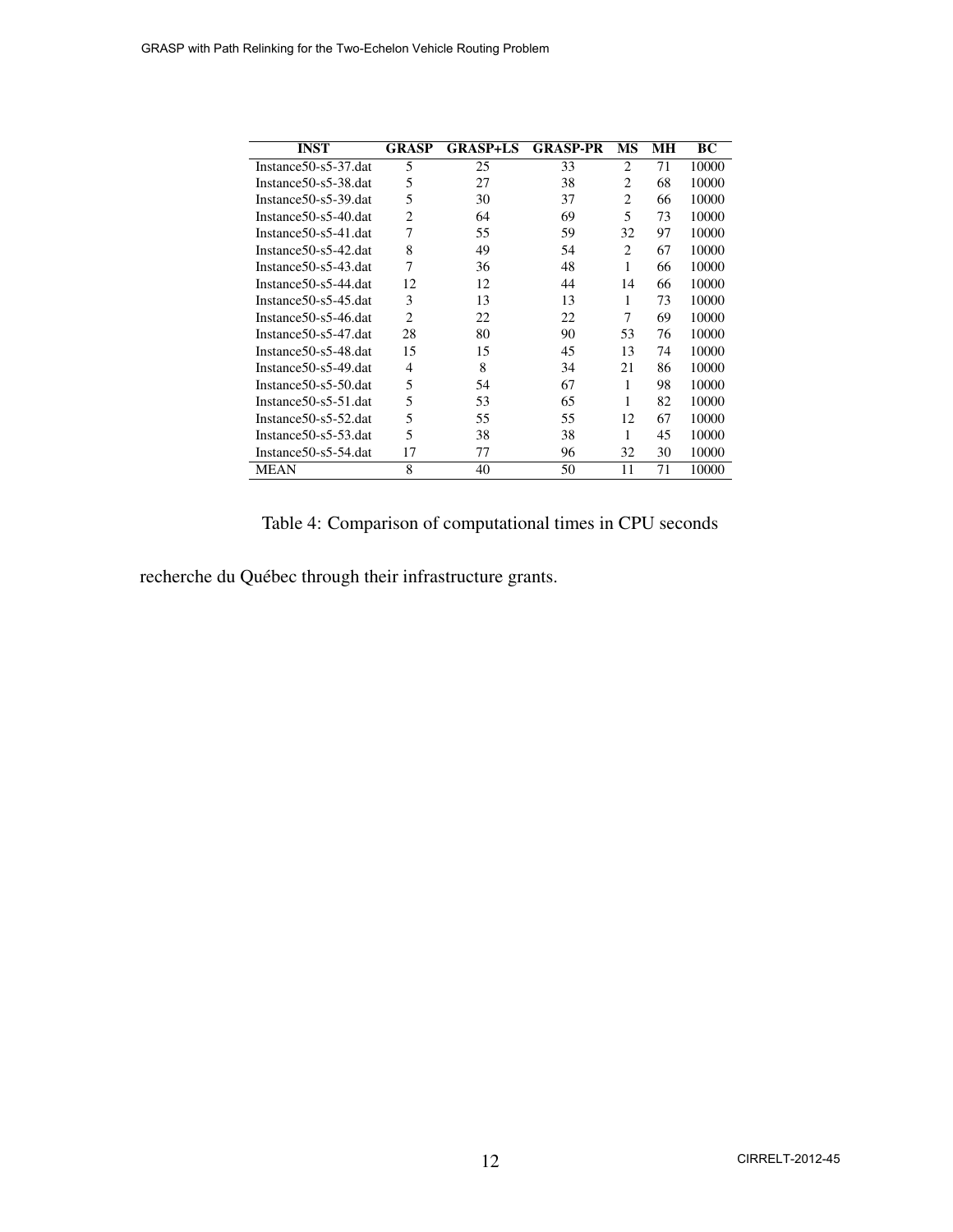## References

- T.G. Crainic, S. Mancini, G. Perboli, and R. Tadei. Clustering-based heuristics for the twoechelon capacitated vehicle routing problem. Technical report, CIRRELT 2008-46, CIR-RELT, Montreal, Canada, 2008.
- T.G. Crainic, N. Ricciardi, and G. Storchi. Models for evaluating and planning city logistics systems. *Transportation Science*, 43:432–454, 2009.
- T.G. Crainic, S. Mancini, G. Perboli, and R. Tadei. Two-echelon vehicle routing problem: A satellite location analysis. *Procedia Social and Behavioral Sciences*, 2:5944–5955, 2010.
- T.G. Crainic, S. Mancini, G. Perboli, and R. Tadei. Multi-start heuristics for the two-echelon vehicle routing problem. *Lecture Notes in Computer Science*, 6622:179–190, 2011.
- T.G. Crainic, S. Mancini, G. Perboli, and R. Tadei. Impact of generalized travel costs on satellite location in two-echelon vehicle routing problem. *Procedia Social and Behavioral Sciences*, 39:195–204, 2012.
- T.A. Feo and M.G.C. Resende. Greedy randomized adaptive search procedures. *Journal of Global Optimization*, 6:109–133, 1995.
- P. Festa and M.G.C. Resende. An annotated bibliography of GRASP Part I: Algorithms. *International Transactions on Operational Research*, 16:1–24, 2009a.
- P. Festa and M.G.C. Resende. An annotated bibliography of GRASP Part II: Applications. *International Transactions on Operational Research*, 16:131–172, 2009b.
- M. Gendreau and J.-Y. Potvin. *Handbook of Metaheuristics Second Edition*. Springer, 2010.
- F. Glover and M. Laguna. *Tabu Search*. Kluwer, Boston, MA, 1997.
- F. Glover, M. Laguna, and R. Mart´ı. Fundamentals of scatter search and path relinking. *Control and Cybernetics*, 29(3):653–684, 2000.
- M. Laguna and R. Martí. Grasp and path relinking for 2-layer straight line crossing minimization. *INFORMS Journal on Computing*, 11:44–52, 1999.
- S. Mancini. *The Two-Echelon Vehicle Routing Problem*. PhD thesis, Politecnico di Torino, 2011.
- G. Perboli, F. Pezzella, and R. Tadei. EVE-OPT: an hybrid algorithm for the capability vehicle routing problem. *Mathematical Methods of Operations Research*, 68:361–382, 2008.
- G. Perboli, R. Tadei, and F. Masoero. New families of valid inequalities for the two-echelon vehicle routing problem. *Electronic Notes in Discrete Mathematics*, 36:639–646, 2010.